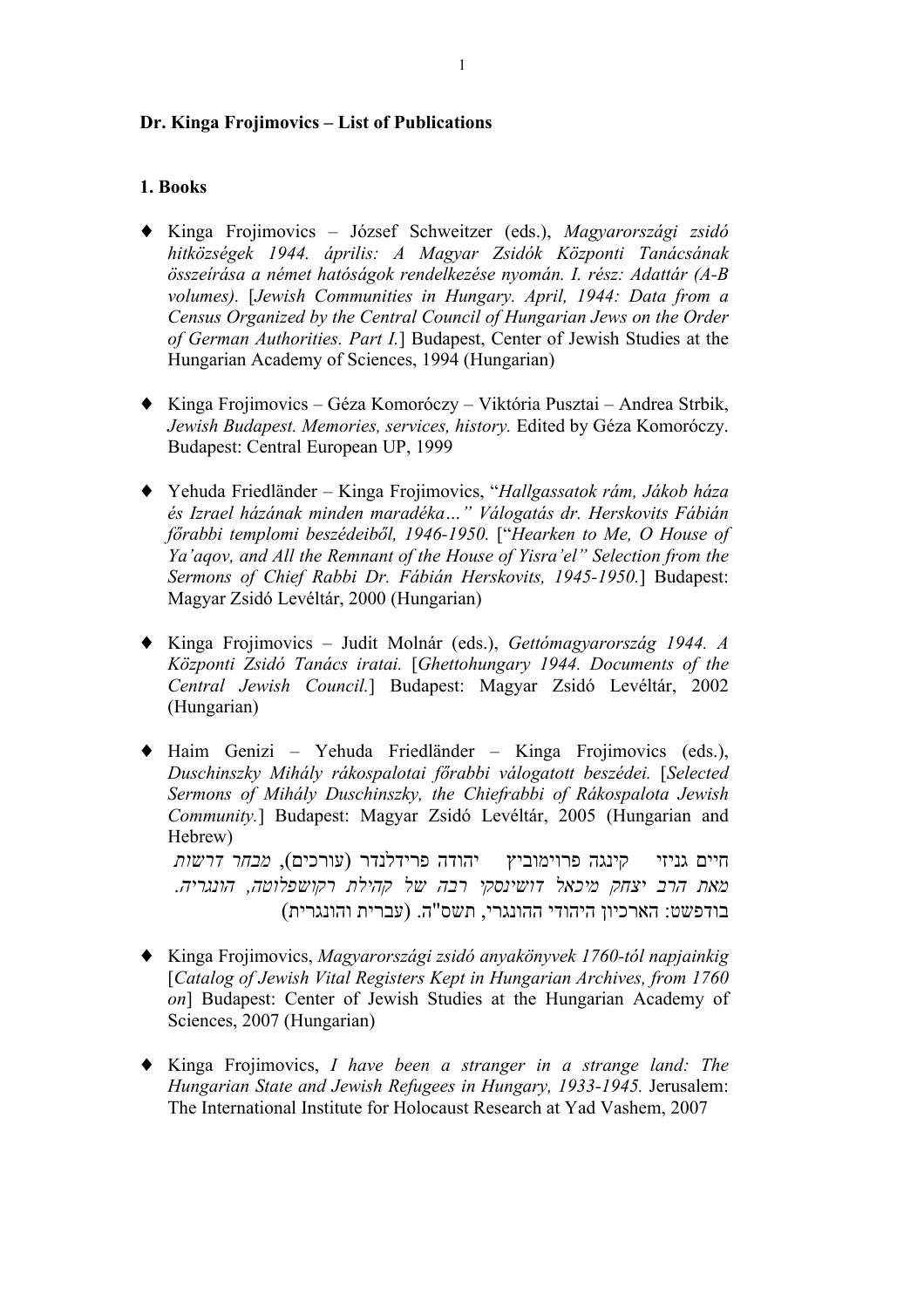- ♦ Kinga Frojimovics, *Neológ (kongresszusi) és status quo ante rabbik Magyarországon* [*Conservative Rabbis in Hungary*] Budapest: Center of Jewish Studies at the Hungarian Academy of Sciences, 2008 (Hungarian)
- ♦ Kinga Frojimovics, *Szétszakadt történelem: Zsidó vallási irányzatok Magyarországon, 1868-1950.* [*History in Pieces: Jewish Religious Trends in Hungary, 1868-1950*] Budapest: Balassi Kiadó, 2008. (Hungarian)
- ♦ Kinga Frojimovics Judit Molnár (eds.), *A Világ Igazai Magyarországon a második világháború alatt.* [*Righteous Among the Nations in Hungary During WW2*] Budapest – Jerusalem: Balassi Kiadó – Yad Vashem, 2009 (Hungarian)

## **2. Articles**

- ♦ Kinga Frojimovics Bernadette Füzi Rita Horváth, "A Magyar Zsidó Levéltár anyakönyvei." ["The Registers of the Hungarian Jewish Archives."] *Szombat*, 1992:6, p. 8. (Hungarian)
- ♦ Kinga Frojimovics Rita Horváth, "Bibliai olajváros. Régészeti ismerkedés Ekronnal." ["The Olive-Oil Producer City, Archaeological Introduction to the Excavations of Ekron."] *Szombat,* 1993:1, pp. 22-23. (Hungarian)
- ♦ Kinga Frojimovics Viktória Pusztai, "Pusztuló temetőinkről." ["On Our Decaying Cemeteries.") *Új élet*, 1994:11, p. 2. (Hungarian)
- ♦ Kinga Frojimovics Zsuzsanna Toronyi, "És készítsenek számomra szentélyt, hogy közöttük lakjam. Ludwig Förster műve, a Dohánytemplom." ["Ludwig Förster's work: the Dohány-Temple."] *Szombat*, 1996:7, pp. 26–29. (Hungarian)
- ♦ Kinga Frojimovics Zsuzsanna Toronyi, "'Zsidó múzeumnak a gondolata csakis egyetlenegy pillanatra támadt bennem, az eszmét életképesnek nem tartottam.' 80 éve nyílt meg a Magyar Zsidó Múzeum." ["The Hungarian Jewish Museum is 80 years old."] *Szombat,* 1996. 10. pp. 40–41. (Hungarian)
- ♦ Kinga Frojimovics Gábor Schweitzer, "'Szatócsmunkát nem adok a magyar zsidóknak.' Kohn Sámuel (1841-1920) és Büchler Sándor (1870- 1944), a magyarországi zsidóság történetíróinak emlékezete, avagy egy kézirat legendája." ["Sámuel Kohn and Sándor Büchler, the memory of the historians of the Hungarian Jewry, or the legend of a manuscript." in: *Adalékok Büchler Sándor és Kohn Sámuel történetírói munkásságához. A magyarországi zsidóság történetíróinak emlékezete, avagy egy kézirat legendája.* Budapest: Magyar Zsidó Levéltár, 1997, pp. 6–16. (Hungarian)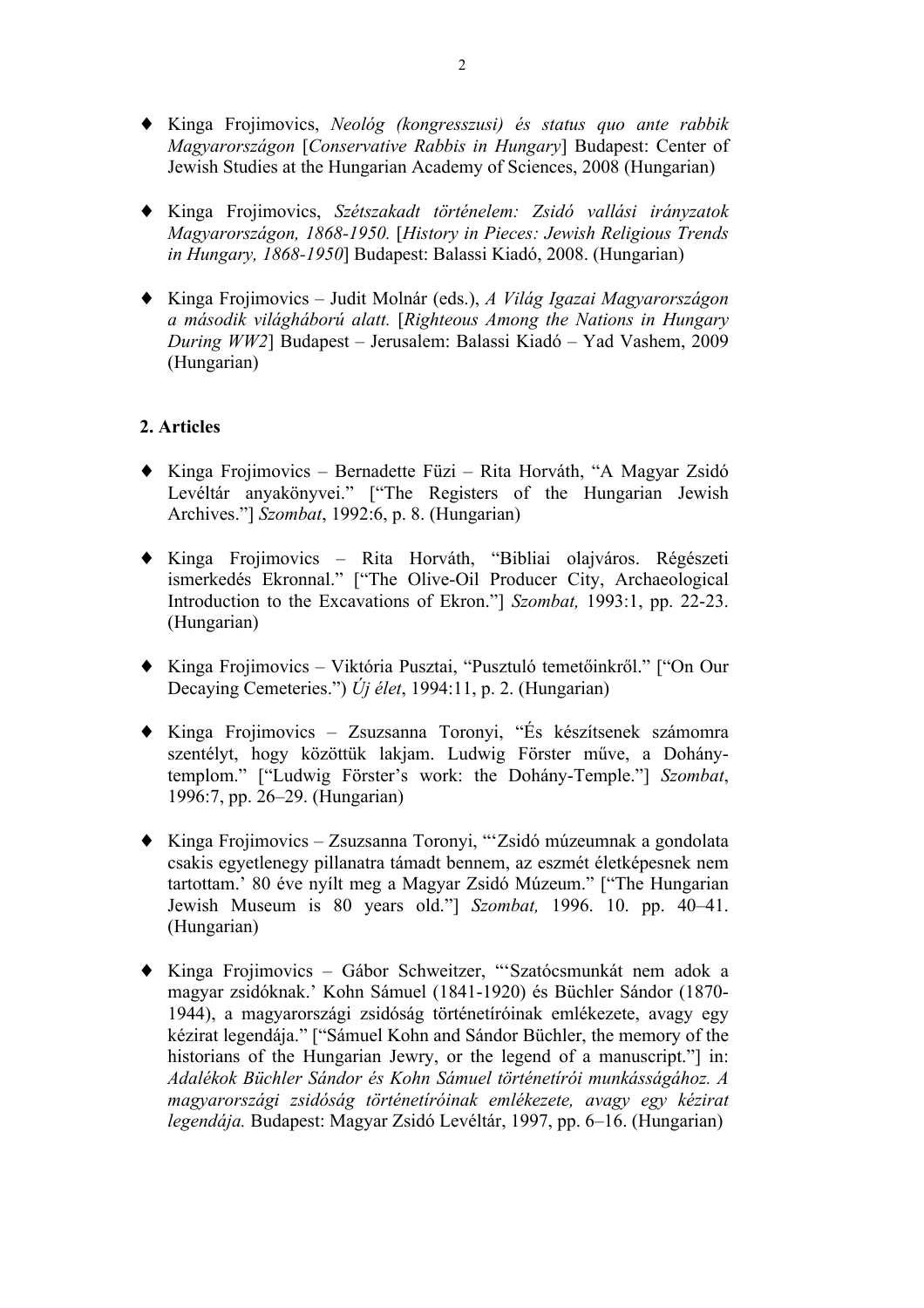- ♦ Kinga Frojimovics, "A zsidó hitközségi szervezet Magyarországon 1944 ben." in: Ferenc Pölöskei – Gyula Stemler (eds.), *Múltból a jövőbe. Tanulmányok.* Budapest: ELTE BTK, 1997, pp. 132–145.
- ♦ Kinga Frojimovics, "The Holocaust in Jewish and Hungarian Intellectuals' Consciousness and Identity in 1994-1999." *Gesher December 2001*, pp. 58–72. (Hebrew)
- ♦ Kinga Frojimovics, "Zsidó hitközségek 1942-1943-ban Magyarországon." ["Jewish Communities in Hungary in 1942-1943."] in: József Schweitzer (ed.), *Otthonkeresők, otthonteremtők: Zsidó társadalomtörténeti tanulmányok.* Budapest: Universitas Kiadó – Judaica Alapítvány, 2001, pp. 137–139. (Hungarian)
- ♦ Kinga Frojimovics, "A 'doktor-rabbik' nagy nemzedéke Magyarországon: A neológ identitás kialakítása a történetíráson keresztül." ["The Great Generation of Rabbi-Historians in Hungary: Defining Identity Through Writing History."] in: József Zsengellér (ed.), *Széfer Jószéf.* Budapest: Open Art, 2002, pp. 221–239. (Hungarian)
- ♦ Kinga Frojimovics, "A Promise Fulfilled: A Brief History of Hassidism in Hungary." in: Anna Szalai (ed.), *In the Land of Hagar. The Jews of Hungary: History, Society and Culture.* Tel Aviv: Diaspora Museum, 2002, pp. 75–78. (English) Hungarian version: "Egy megvalósult ígéret: a haszidizmus rövid története Magyarországon." in: Szalai Anna (szerk.), *Hágár országa: A magyarországi zsidóság – történelem, közösség, kultúra.* Budapest, Antall József Alapítvány & Kossuth Kiadó, 2009, pp. 75-78.
- ♦ Kinga Frojimovics, "The Threefold Path: Trends within the Jews of Hungary from the Split to the Forced Unification, 1868/1869-1950." in: Anna Szalai (ed.), *In the Land of Hagar. The Jews of Hungary: History, Society and Culture.* Tel Aviv: Diaspora Museum, 2002, pp. 102–111. (English) Hungarian version: "Hármas út: a magyarországi zsidóság irányzatai

szétválásuktól kényszerű egyesülésükig." in: Szalai Anna (szerk.), *Hágár országa: A magyarországi zsidóság – történelem, közösség, kultúra.* Budapest, Antall József Alapítvány & Kossuth Kiadó, 2009, pp. 102-111.

- ♦ Kinga Frojimovics, "'Testvéredet ne hagyd el!' A Magyar Izraeliták Pártfogó Irodája (MIPI) működése Magyarországon a Soá idején." ["'Forsake not thy brother!' The activity of the Bureau Supporting Hungarian Israelites (MIPI) in Hungary during the Shoa."] in: László Karsai – Judit Molnár (eds.), *Küzdelem az igazságért. Tanulmányok Randolph L. Braham 80. születésnapjára.* Budapest: MAZSIHISZ, 2002, pp. 185–206. (Hungarian)
- ◆ Kinga Frojimovics, "Zsidó hitközségi szervezet Magyarországon 1944ben: A három vallási irányzat szervezeti és demográfiai jellemzőiről." ["Jewish Communities in Hungary in 1944: On the Organizational and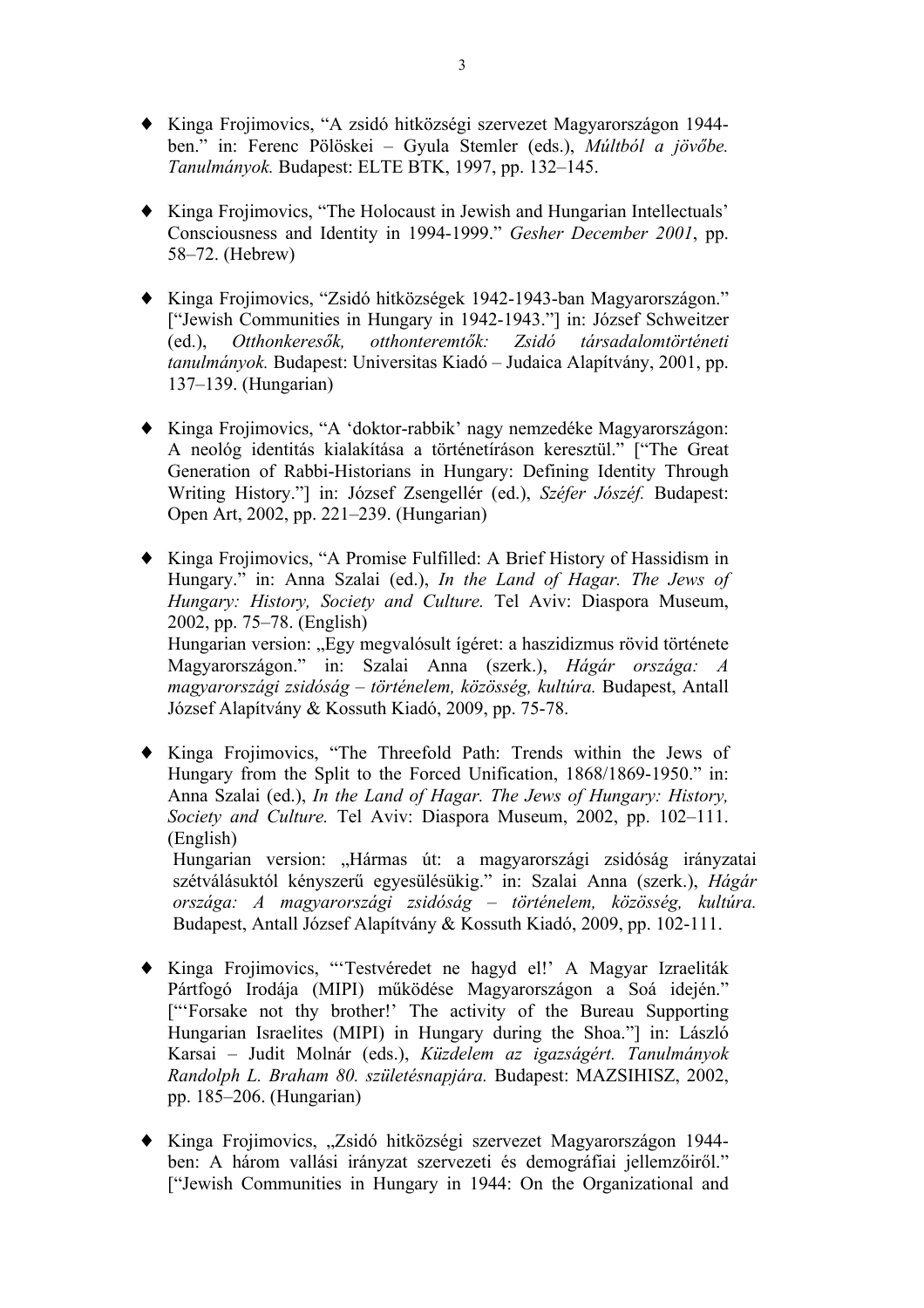Demographical Characteristics of the Three Religious Trends."] in: Randolph L. Braham (ed.), *Tanulmányok a Holokausztról, II.* Budapest: Balassi Kiadó, 2002, pp. 9–52. (Hungarian)

- ♦ Kinga Frojimovics Rita Horváth, "Jews and Nationalism in Hungary: Book-Review on *The Politics of Inclusion and Exclusion. Jews and Nationalism in Hungary* by Vera Ranki." *The European Legacy Vol. 7, No. 5, 2002* pp. 641–644. (English)
- ♦ Kinga Frojimovics Zsuzsanna Toronyi, "Vidám SS a megszállt Budapesten." in: Kinga Frojimovics – Judit Molnár (eds.), *Gettómagyarország 1944. A Központi Zsidó Tanács iratai.* Budapest: Magyar Zsidó Levéltár, 2002, pp. 7–18. (Hungarian)
- ♦ Kinga Frojimovics, "Documents of the Hungarian Jewish Archives." *Avotaynu 19:4*, Winter 2003, pp. 13–18. (English)
- $\blacklozenge$  Frojimovics Kinga, "Beilleszkedés vs. kivándorlás Az American Jewish Joint Distribution Committee (Joint) tevékenysége a holokausztot követő években Magyarországon." [Integration vs. Emigration – The Activities of the Joint in Hungary after the Holocaust] *Beszélő 2004:6,* 2004 június, pp. 71–77. (Hungarian)
- ♦ Frojimovics Kinga, "The Role of the American Joint Distribution Committee and the World Jewish Congress in the Reconstruction of Jewish Life in Hungary in the Aftermath of the Shoah (1945-1953)." in: Randolph L. Braham (ed.), *The Treatment of the Holocaust in Hungary and Romania During the Post-Communist Era.* New York: Columbia UP, 2004, pp. 167–188. (English)
- ♦ Frojimovics Kinga, "The Literary Representation of the Nagyvárad Ghetto. Béla Zsolt's *Kilenc koffer* (*Nine Suitcases*)." *Studia Judaica XIII*, 2005. pp. 201–210. (English)
- ♦ Frojimovics Kinga, "The Role of the World Jewish Congress in the Reestablishment of Jewish Communal Life in Hungary after the Holocaust (1945-1953)." in: Judit Molnár (ed.), *The Holocaust in Hungary: A European Perspective.* Budapest: Balassi Kiadó, 2005, pp. 300-315. (English); Frojimovics Kinga, "A Zsidó Világkongresszus szerepe a magyarországi zsidó közösségek talpra állításában a holokauszt után, 1945-1953." in: Molnár Judit (szerk.), *A holokauszt Magyarországon európai perspektívában.* Budapest: Balassi Kiadó, 2005, pp. 292–308. (Hungarian)
- ♦ Kinga Frojimovics, "Different Interpretation of Reconstruction: The American Jewish Joint Distribution Committee and the World Jewish Congress in Hungary after the Holocaust." in: David Bankier (ed.), *The Jews Are Coming Back. The Return of the Jews to their Countries of Origin after WW II.* Jerusalem: Yad Vashem, 2005, pp. 277–292. (English)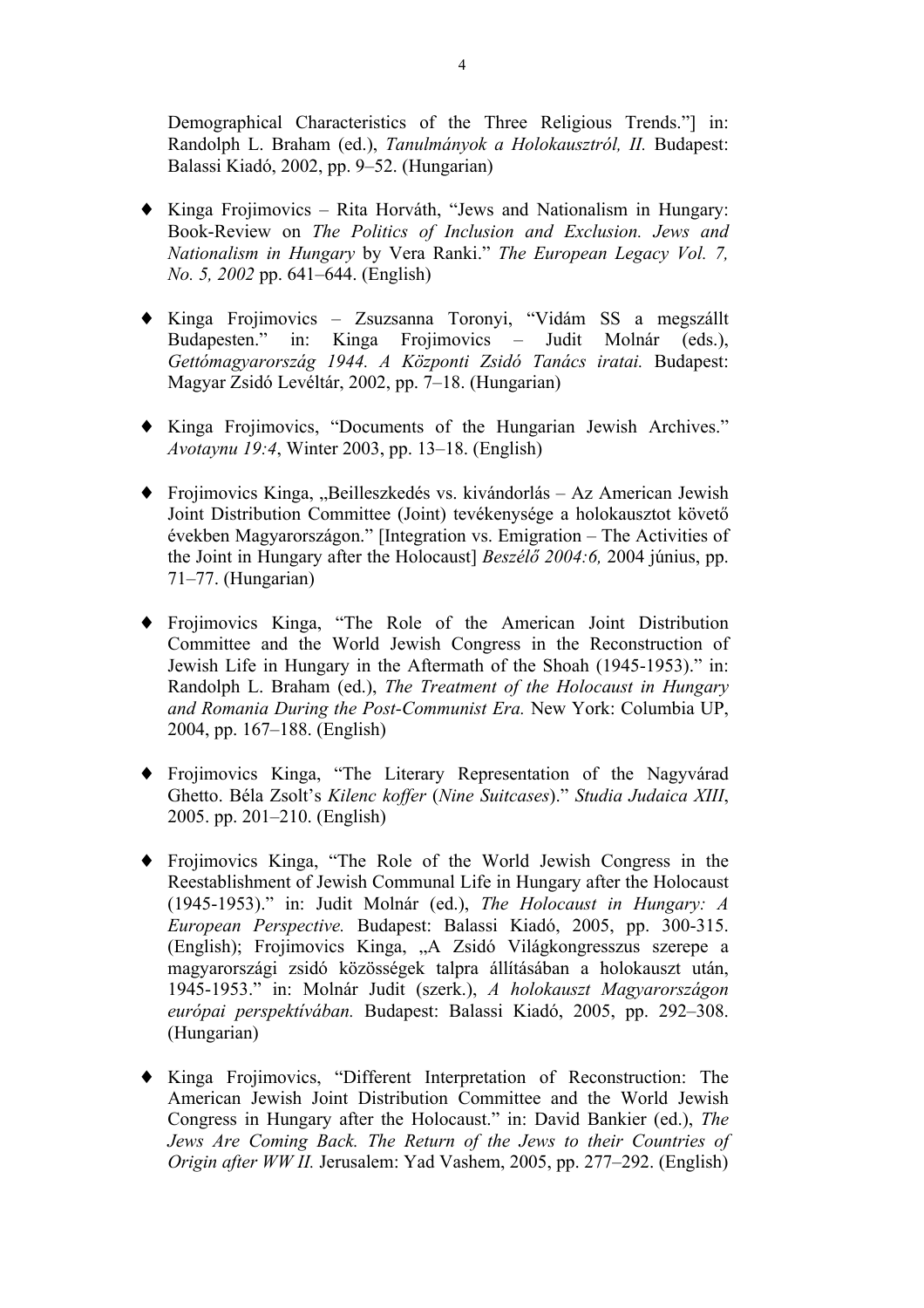- ♦ Kinga Frojimovics, "A Holokauszt Magyarországon a döntvény-irodalom tükrében." [The Holocaust in Hungary in the Responza Literature.] in: Schweitzer József (ed. in chief), "Új idea, új cél keresésére szorítanak *bennünket": Tanulmányok a zsidó történetírásról.* Budapest: Universitas Kiadó–Judaica Alapítvány, 2005, pp. 95–119. (Hungarian)
- ♦ Kinga Frojimovics, "'Landmark-Stones are the Highway toward Martyrdom...': Holocaust Memorial Monuments in Hungary." *Studia Judaica XIV*, 2006, pp. 115–128. (English)
- ♦ Kinga Frojimovics, "Hullarablás?" *Élet és Irodalom*, 28 July, 2006, p. 15. (Hungarian)
- ♦ Kinga Frojimovics, "Angóranyúl-tenyésztés orthodox szemmel: Zsidóellenes törvények, zsidó önsegélyezés és a halakha." [Angora Rabbit Rearing from an Orthodox Point of View: Anti-Jewish Laws, Jewish Self-Relief Organizations and the Halacha] in: Viktória Bányai – Kornélia Koltai (eds.), *Rabbinikus források a Holokauszthoz.* (MAAMAKIM: Holokauszt-Tanulmányok, vol. 2, October 2006; Budapest: ELTE BTK Holokauszt-tanulmányok Program, 2006) pp. 5–25. (Hungarian)
- ♦ Kinga Frojimovics, "Máramaros County" (pp. 637–727); Kinga Frojimovics – Rita Horváth, "Bars–Hont County" (pp. 191–220); Kinga Frojimovics – Rita Horváth, "Nyitra–Pozsony County" (pp. 782–806); Kinga Frojimovics – Rita Horváth – István Végső, "Ugocsa County" (pp. 1165–1186); Kinga Frojimovics – Rita Horváth – Yeshayahu Jelinek, "Ung County" (pp. 1189–1248) in: Randolph L. Braham (ed. in chief), *A magyarországi Holokauszt földrajzi enciklopédiája, I-II. kötet.* [*Geographical Encyclopedia of the Holocaust in Hungary, Vols. I-II.*] Budapest: Park Könyvkiadó, 2007. (Hungarian) English edition: Randolph L. Braham (ed.), *The Geographical Encyclopedia of the Holocaust in Hungary*. Evanston, Ill.: Northwestern University Press, 2013
- ♦ Kinga Frojimovics, "Who Were They? Characteristics of the Religious Streams Within Hungarian Jewry on the Eve of the Community's Extermination." *Yad Vashem Studies, Vol. 35:1, 2007*, pp. 143–177. (English, in Hebrew: pp. 123–152.)
- ♦ Kinga Frojimovics, "Meeting-Point between Zionism and the Neolog Trend: Cultural Zionism in Hungary in the Interwar Period." *Studia Judaica XV*, 2007, pp. 126–136. (English)
- ♦ Kinga Frojimovics, "A KEOKH-ról tényszerűen." *Élet és Irodalom*, 2007. szeptember 28., p. 15. (Hungarian)
- ◆ Kinga Frojimovics, "Súlyos felelősség." *Élet és Irodalom*, 2007. október 31., p. 16. (Hungarian)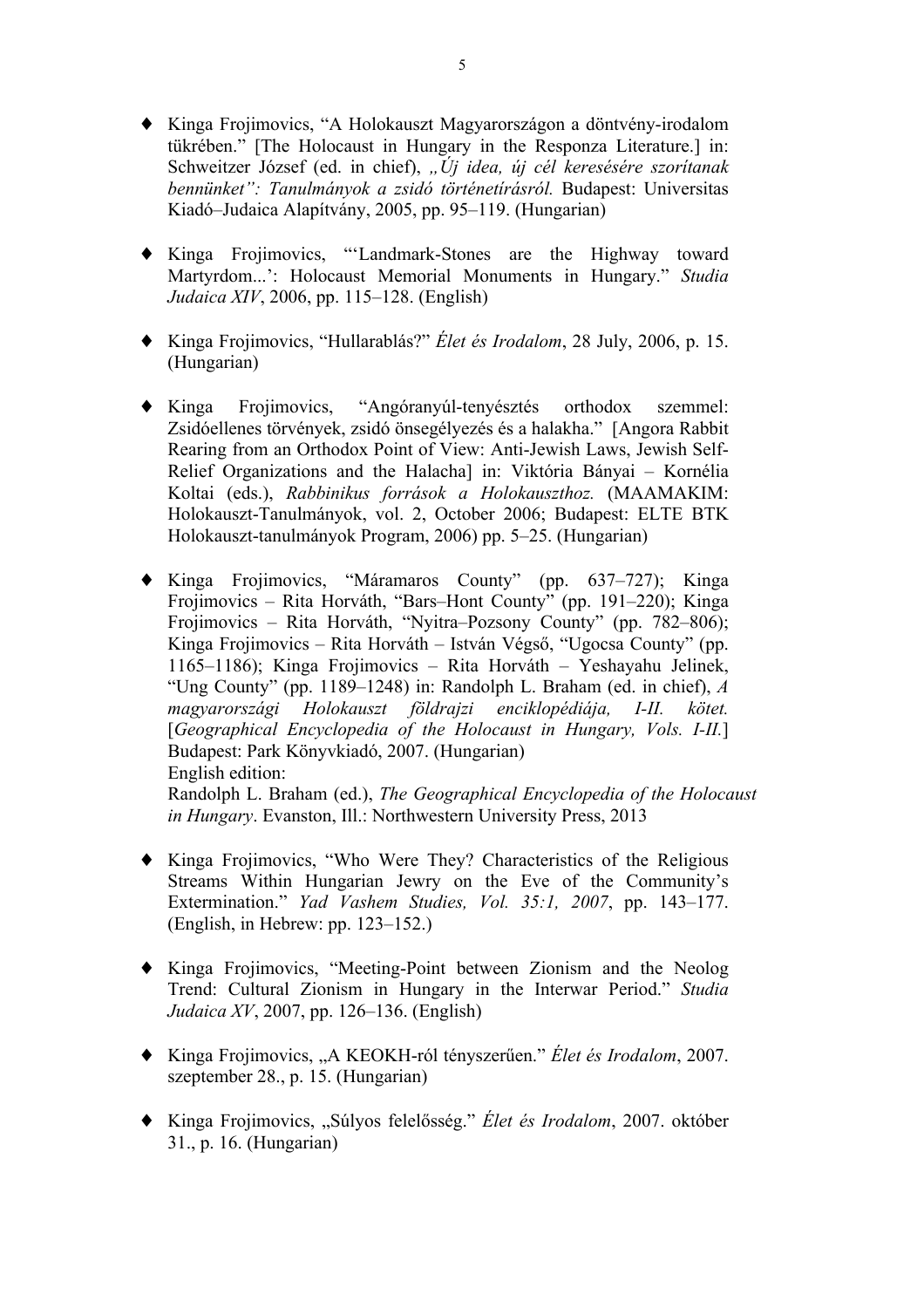- ♦ Kinga Frojimovics, "Frankel, Leó" (pp. 539–540); "Hajós, Alfréd" (pp. 651–652); "Hirschler, Ignác" (p. 719); "Kasztner, Rezső" (pp. 868–869); "Keleti, Ágnes" (pp. 880–881); "Komoly, Ottó" (p. 921); "Kőrösy, József" (p. 928); "Löw, Immánuel" (p. 1090); "Schwimmer, Rózsika" (p. 1682); "Új Élet" (pp. 1929–1930); in: Gershon David Hundert (ed. in chief), *The YIVO Encyclopedia of Jews in Eastern Europe.* New Haven & London: Yale UP, 2008.
- ♦ Kinga Frojimovics, "The Holocaust and the Stabilization of the Power of the New Political Elite in Hungary After World War II: People's Court Trials Between 1945 and 1951," in: Johannes-Dieter Steinert – Inge Weber-Newth (eds.), *Beyond Camps and Forced Labour: Current International Research on Survivors of Nazi Persecution*. Osnabrueck: Secolo Verlag, 2008, pp. 223–230. (English)
- Kinga Frojimovics et Rita Horváth, "La Shoah dans l'élaboration de l'identité juive en Hongrie," in: Françoise S. Ouzan et Dan Michman (eds.), *De la mémoire de la Shoah dans le monde juif.* Paris: CNRS Éditions, 2008, pp. 143-154. (French)
- ◆ Frojimovics Kinga, "Helyünk a Holokauszt történetírásában a jeruzsálemi Yad Vashemből nézve." *Kommentár, 2008/6*, pp. 113–116. (Hungarian)
- ♦ Kinga Frojimovics, "Brothers in Arms? The attitude of Poles and Polish Jews towards each other in the refugee camps in Hungary, 1939-1945" in: Edyta Czop – Elżbieta Rączy (eds.), *Z dziejów stosunków polskożydowskich w XX wieku.* Rzeszów: Instytut Pamięci Narodojew & Uniwersytet Rzeszowski, 2009, pp. 13-26. (English)
- ♦ Kinga Frojimovics, "Teachers and Students: The Rabbinical Seminary of Budapest and the Neolog Jewish Legacy in Hungary," in: Guy Miron (ed.), *From Breslau to Jerusalem: Rabbinical Seminaries – Past, Present and Future.* Jerusalem: Schechter Institute of Jewish Studies & Leo Baeck Institute, 2009, pp. 149-164. (Hebrew)
- ♦ Rafael Vágó Frojimovics Kinga, "Antiszemitizmus a két világháború között." in: Szalai Anna (szerk.), *Hágár országa: A magyarországi zsidóság – történelem, közösség, kultúra.* Budapest, Antall József Alapítvány & Kossuth Kiadó, 2009, pp. 207-213. (Hungarian)
- ♦ Rafael Vágó Frojimovics Kinga, "A holokauszt Magyarországon." in: Szalai Anna (szerk.), *Hágár országa: A magyarországi zsidóság – történelem, közösség, kultúra.* Budapest, Antall József Alapítvány & Kossuth Kiadó, 2009, pp. 265-275. (Hungarian)
- ♦ The 185 Hungarian entries of *The Yad Vashem Encyclopedia of the Ghettos During the Holocaust, Vols. I-II.* Ed. in chief: Guy Miron; Coeditor: Shlomit Shulhani, Jerusalem: Yad Vashem, 2009 (English)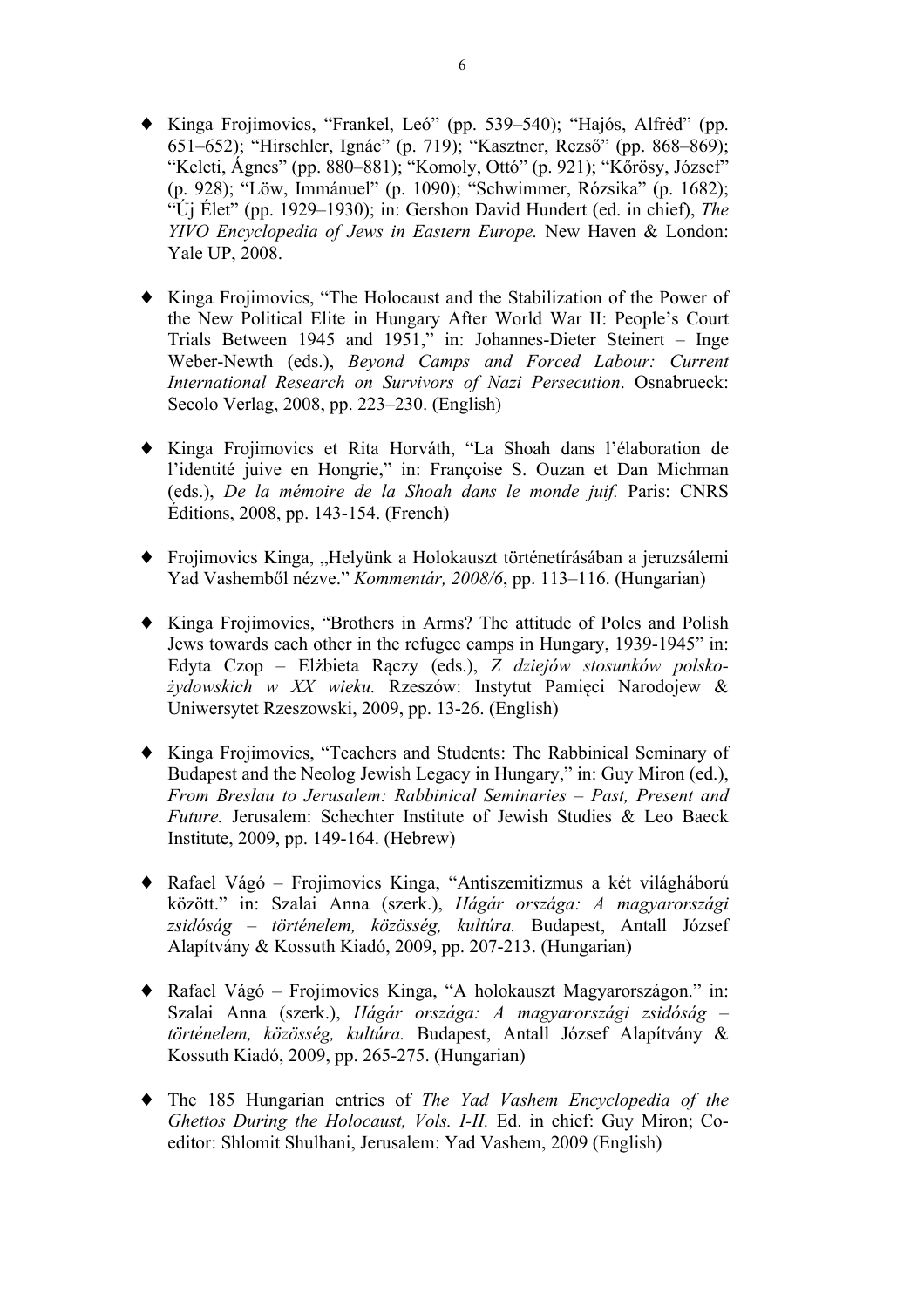- ♦ Kinga Frojimovics, "A Strange Journey: The Post-War Escape of the East European Jews through Hungary to Austria," in: Sabine Aschauer-Smolik – Mario Steidl (eds.), *Tamid Kadima – Heading Forward: Jewish Exodus out of Europe, 1945-1948.* Innsbruck-Wien-Bozen: Studien Verlag, 2010, pp. 81-90. (German), pp. 91-100. (English)
- ♦ Kinga Frojimovics, "The Special Characteristics of the Holocaust in Hungary, 1938-45," in: Jonathan C. Friedman (ed.), *The Routledge History of the Holocaust.* London & New York: Routledge, 2011, pp. 248-263. (English)
- ♦ Frojimovics Kinga, "'Mételyes már közéletünk, és fojtó-fullajtó lett levegője': A numerus clausus magyarországi rabbik templomi beszédeiben," in: Molnár Judit (ed.), *Jogfosztás – 90 éve: Tanulmányok a numerus claususról.* Budapest: Nonprofit Társadalomkutató Egyesület, 2011, pp. 233-243. (Hungarian)
- ♦ Zvi Bernhardt Kinga Frojimovics, "The Synergy of Documents: ITS and Yad Vashem Documents – making shards into a whole," in: Jean-Luc Blondel – Susanne Urban – Sebastian Schönemann (eds.), *Freilegungen: Auf den Spuren der Todesmärsche.* Göttingen: Wallstein Verlag, 2012, pp. 19-25.
- ♦ Kinga Frojimovics, "Waves of Jewish refugees arriving in Hungary between 1933 and 1944," *Beshvil Hazikaron, Vol. 13*, November 2012, pp. 12–17. (Hebrew)
- ♦ Kinga Frojimovics, "Visszacsatolás, iparrevízió, földbirtok-kisajátítás," in: Bányai Viktória – Fedinec Csilla – Komoróczy Szonja Ráhel (szerk.), *Zsidók Kárpátalján: Történelem és örökség a dualizmus korától napjainkig.* (Budapest: Aposztróf Kiadó, 2013), pp. 229-239. (Hungarian)
- ♦ Kinga Frojimovics, "Állampolgárság-revízió: deportálás 1941-1942-ben," in: Bányai Viktória – Fedinec Csilla – Komoróczy Szonja Ráhel (szerk.), *Zsidók Kárpátalján: Történelem és örökség a dualizmus korától napjainkig.* (Budapest: Aposztróf Kiadó, 2013), pp. 240-248. (Hungarian)
- ♦ Kinga Frojimovics, "Gettósítás és deportálás 1944-ben," in: Bányai Viktória – Fedinec Csilla – Komoróczy Szonja Ráhel (szerk.), *Zsidók Kárpátalján: Történelem és örökség a dualizmus korától napjainkig.* (Budapest: Aposztróf Kiadó, 2013), pp. 256-264. (Hungarian)
- ♦ Kinga Frojimovics, "A galíciai deportálások," *Népszabadság, 2014/02/01*, pp. 2–3. (Hungarian) http://nol.hu/archivum/20140201-a\_galiciai\_deportalasok-1441753
- ♦ Kinga Frojimovics, "Tradicionálisan magyar vagy magyarországi?," http://www.galamuscsoport.hu/tartalom/cikk/364886\_tradicionalisan\_mag yar\_vagy\_magyarorszagi *2014/03/11* (Hungarian)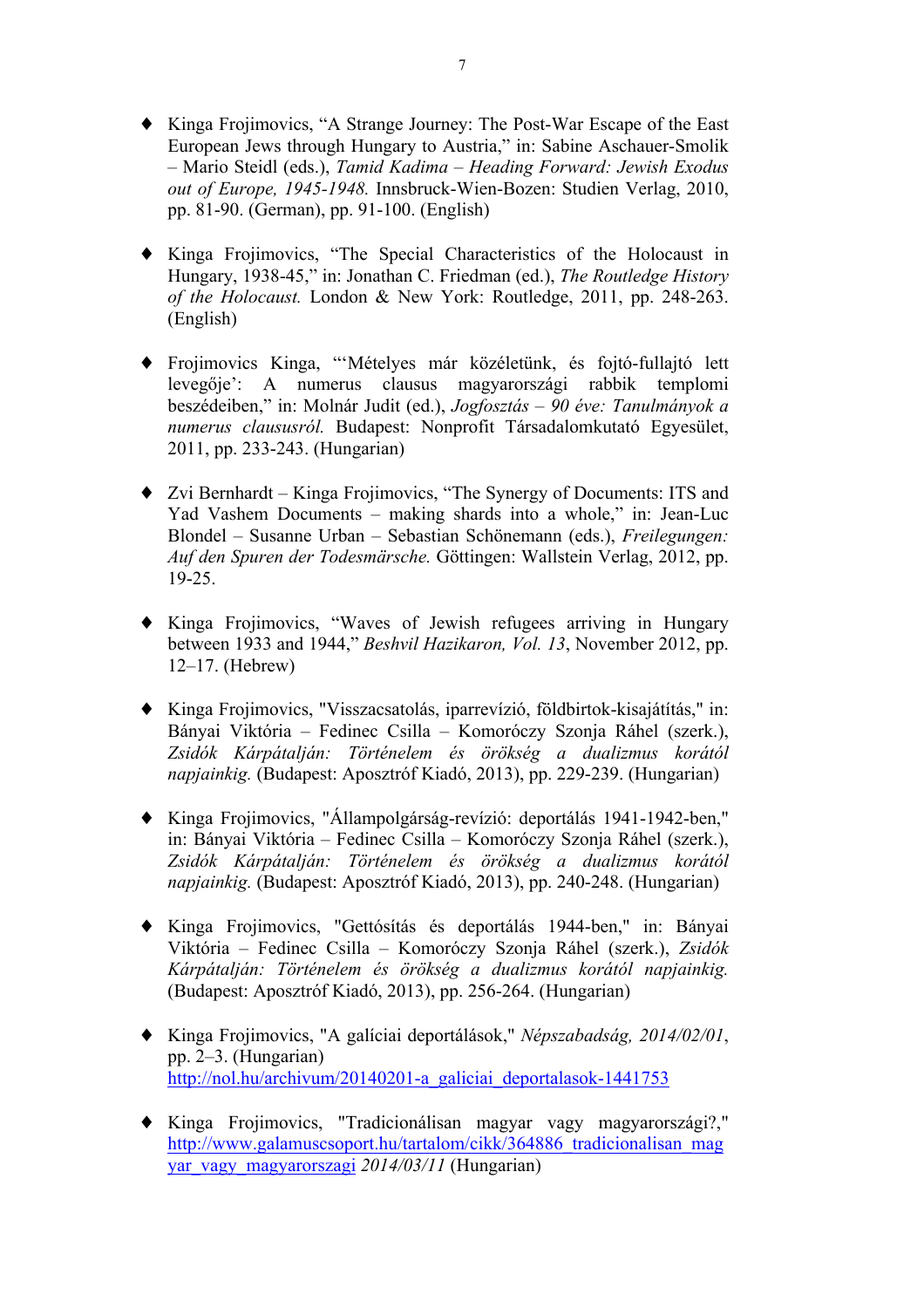- ♦ Kinga Frojimovics, "Holokauszt Kárpátalján, 1938-1944," *Múlt-kor, 2014 tavasz*, pp. 69-71. (Hungarian)
- ♦ Kinga Frojimovics, "Gerő András és a MAZSIHISZ elődszervezetei," http://www.mazsihisz.hu/2014/03/21/frojimovics-kinga--gero-andras-es-amazsihisz-elodszervezetei-6942.html *2014/03/21* (Hungarian)
- ♦ Kinga Frojimovics, "Egy kinevezés A bécsi magyar főkonzulátus jogtanácsosa 1938 és 1945 között," *Beszélő Online, 2014/05/18* http://beszelo.c3.hu/onlinecikk/egy-kinevezes-%E2%80%93-a-becsi-magyarfokonzulatus-jogtanacsosa-1938-es-1945-kozott (Hungarian) German version: "Eine Akkreditierung. Der Rechtsberater des ungarischen Konsulats in Wien, 1938–1945," in: Éva Kovács – Béla Rásky (eds.), Nur Eine Quelle ... (Vienna: Vienna Wiesenthal Institute for Holocaust Studies, 2014), pp. 28-32. http://simon.vwi.ac.at/images/Documents/Issues/2014- 1\_SIMON/SIMON\_2014-01.pdf
- ♦ Kinga Frojimovics, "Ember az embertelenségben?," *Népszabadság, 2014/07/11* (Hungarian) http://nol.hu/belfold/ember-az-embertelensegben-1473687
- ♦ Kinga Frojimovics, "Egy embermentő példája? Id. Antall József és a lengyelországi zsidó menekültek Magyarországon a második világháború idején," *Századok, 2014:4*, pp. 931-957. (Hungarian)
- ♦ Kinga Frojimovics, "Magyar zsidó menekültek és magyar zsidó tömegsírok a második világháború utáni Ausztriában: Schwarcz Viktor tevékenysége 1945 és 1950 között," *Betekintő, 2014:3* (Hungarian) http://www.betekinto.hu/2014\_3\_frojimovics
- ♦ Kinga Frojimovics, "Bürokratikus időhúzás: Kikeresztelkedők és visszatérők 1938 után a Pesti Izraelita Hitközségben," *Egyházfórum, 2014:2-3*, pp. 11-18. (Hungarian)
- ♦ Kinga Frojimovics, "The First World War in the Hungarian Israel (Magyar Izrael), The Monthly Journal of the National Rabbinical Association, 1914-1918," *European Judaism*, Vol. 48, Number 1, Spring 2015, pp. 110–115. (English)
- ♦ Kinga Frojimovics, "A Bricha kezdetei Magyarországon (1945 nyara 1946 márciusa)" (The Beginnings of the Bricha in Hungary: Summer 1945 – March 1946), *Korunk, 2015:5*, pp. 63-71. (Hungarian)
- ♦ Kinga Frojimovics Éva Kovács, "Jews in a 'Judenrein' City: Hungarian Jewish Slave Laborers in Vienna (1944–1945)," *Hungarian Historical Review 4*, No. 3 (2015), pp. 705-736. (English)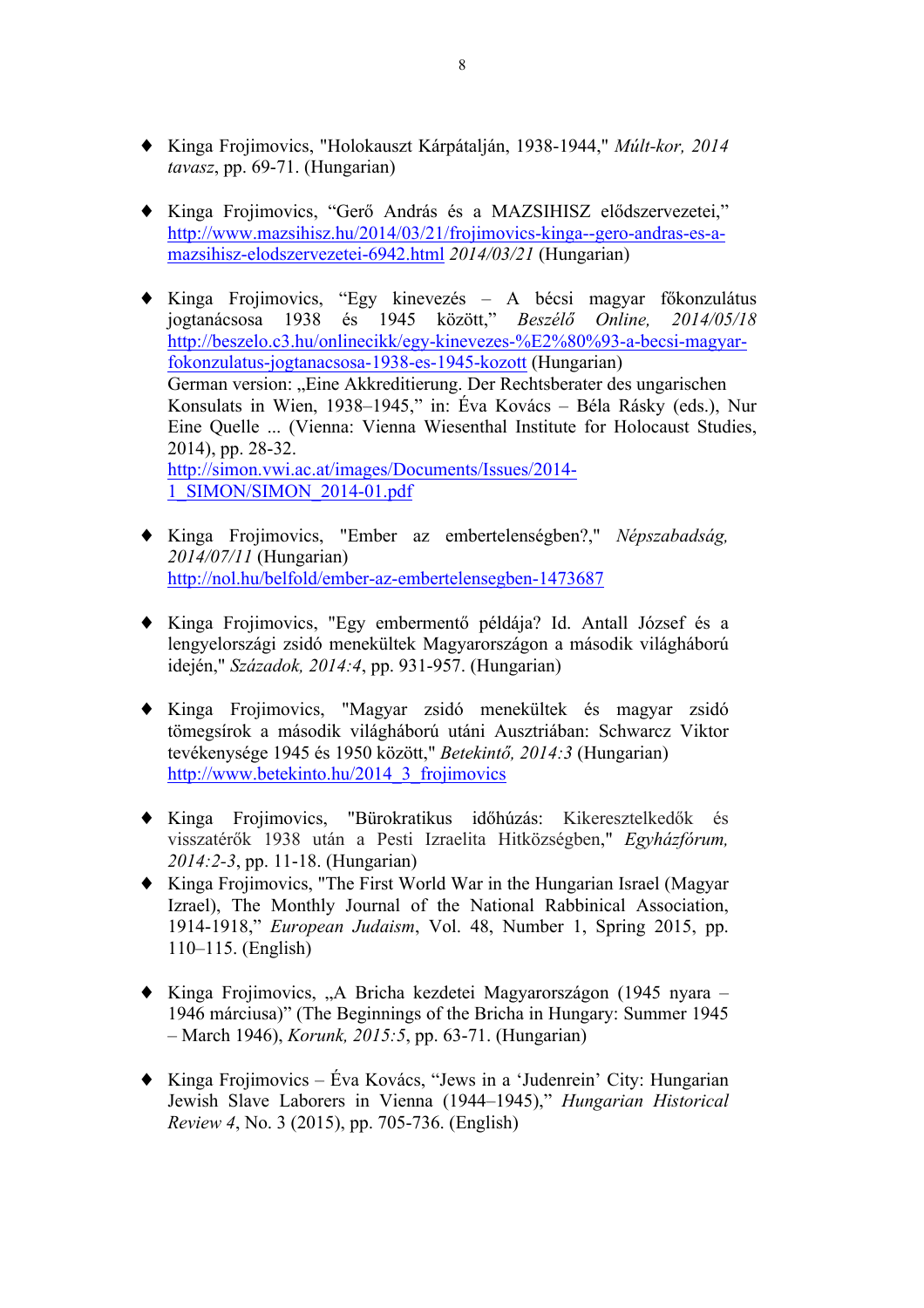- ♦ Kinga Frojimovics, "Die Beziehung zwischen der Pester Israelitischen Gemeinde und der IKG Wien. Vom ,Anschluß' bis zum Beginn der Deportationen 1941," *S:I.M.O.N. – Shoah: Intervention. Methods. Documentation. 2* (2015) 1, pp. 28-38.
- ♦ Kinga Frojimovics Éva Kovács, "Holokauszt a császárvárosban: Városvezetés "szennyezett tájban" (Holocaust in the Kaiserstadt - A Contaminated Guided Tour), *Élet és Irodalom*, 11 December, 2015, p. 5. (Hungarian) http://www.es.hu/frojimovics\_kinga8211;kovacs\_eva;holokauszt\_a\_csaszarva rosban;2015-12-10.html
- ♦ Kinga Frojimovics Éva Kovács Eleonore Lappin-Eppel Othmar Scheider, "Das Lager für ungarisch-jüdische Zwangsarbeiterinnen und Zwangsarbeiter in Gerasdorf 1944," in: Alexander Vojta – Lukas Mandl (Hrsg.), *Das "Judenlager" Gerasdorf: Dokumentation eines Lagers, in dem Jüdinnen und Juden aus Ungarn 1944 zur Zwangsarbeit eingesetzt waren* (Stadtgemeinde Gerasdorf bei Wien: Atlas Druck, 2016), pp. 19-53.
- ◆ Kinga Frojimovics, "Tömegsír exhumálások Ausztriában a Holokausztot követően: A szegedi zsidó áldozatok újratemetése" (Exhumation of Mass Graves in the Aftermath of the Holocaust in Austria: The Reburial of the Jewish Victims from Szeged), *Régió 24*, No. 2 (2016) (Hungarian) http://regio.tk.mta.hu/index.php/regio/article/view/110/pdf\_91
- ♦ Kinga Frojimovics, "Attempting to Rescue Handicapped Jewish Children: The National Institute for the Israelite Deaf-Mute in Budapest During and After the Holocaust, 1938-1948," in: Grazia Prontera et al. (eds.), *Children and War: Past and Present II* (Solihull, UK: Helion & Company Limited, 2016), pp. 139-148.
- ♦ Kinga Frojimovics, " Tényleg nem halt meg senki az 1939-es Dohány utcai merényletben?," *Múlt-kor,* 2016. december 16. (Hungarian) http://mult-kor.hu/tenyleg-nem-halt-meg-senki-az-1939-es-dohany-utcaimerenyletben-20161216
- ♦ Kinga Frojimovics, "The National Institute for the Israelite Deaf-Mute in Budapest, 1938-1948: A Case Study for the Rescue Strategy of Continuously Operating Jewish Communal Institutions," in: Joanna B. Michlic (ed.), *Jewish Families in Europe, 1939 – Present: History, Representation, and Memory.* (Waltham: Brandeis UP, 2017), pp. 67-84.

# **In Press**

♦ Kinga Frojimovics, "The Activity of the JDC in Hungary" for the volume: *The Joint Distribution Committee: 100 Years of Jewish History.* (Wayne State UP, 2017)

# **3. Scientific Editing**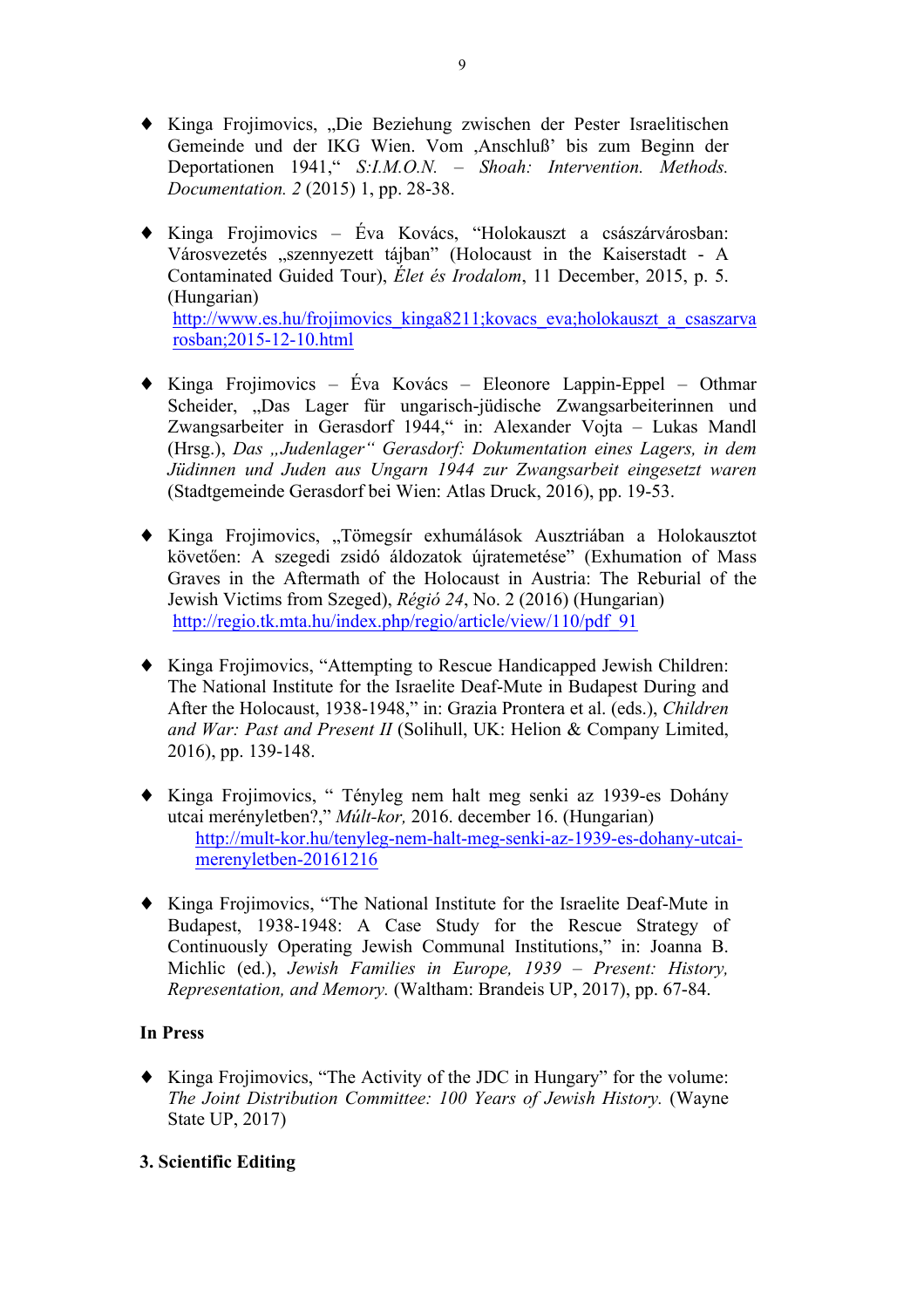- ♦ Judit Kocsor and Klári László (eds.), *Különbéke: Embermentők és túlélők beszélgetései a holokausztról.* [*Separate Peace: Conversations of Rescuers and Survivors about the Holocaust*] (scientific editors: Kinga Frojimovics and Judit Mészáros) Pannonhalma: Bencés Kiadó, 2008 (Hungarian)
- ♦ Naftali Deutsch, *I became a Man in Gusen: The Resourcefulness of a Jewish Youngster from a Subcarpathian Village.* [scientific editors: Kinga Frojimovics and Rita Horváth] Jerusalem: The International Institute for Holocaust Research in Yad Vashem, 2010. (Hebrew)

## **4. Conference Papers**

- ♦ The Paper "Jewish Burial Rites in Hungary," was presented on the Conference of Yahalom Jewish Center of Adult Education, Budapest, 1992
- ♦ The Paper "Synagogue Architecture in Hungary between 1850-1944," was presented on the Conference of Young Jewish Historians, Budapest, 1992
- ♦ The Paper "Jewish Registers in Hungary," was presented on the Conference of Jewish History and Cultural History, Keszthely, 1992
- ♦ The Paper "The Great Generation of Rabbi-Historians in Hungary: Defining Identity Through Writing History," was presented on the Fifth Rosenfeld Conference on Hungarian Jewry: Hungary and the Holy Land and Hungary and Jews at the Fin-de-Siècle, Jerusalem, 2001
- ♦ The Paper "Jewish Naming Customs in Hungary From the Turn of the Twentieth Century Until the Holocaust," was presented on The 23<sup>rd</sup> International Conference on Jewish Genealogy, Washington DC July 2003
- ♦ The Paper "The Jewish Communities in Hungary in the Age of Theodor Herzl," was presented on the Conference Commemorating the  $100<sup>th</sup>$ Anniversary of Herzl's Death, Budapest, June 2004
- ♦ The Paper "Hebrew Documents in the Hungarian Jewish Archives," was presented on The 24<sup>th</sup> International Conference on Jewish Genealogy, Jerusalem, July 2004
- The Paper "Do "Landmark-Stones Stand Alongside the Highway of Martyrdom..."? Holocaust Memorial Monuments in Hungary" was presented on the Conference of the University of Manchester entitled "The Future of Memory: An International Holocaust and Trauma Studies Conference", Manchester, November 2005
- ♦ The Paper "Jizkor-könyv és responsum: műfaj keveredés a Holocaustot követő rabbinikus irodalomban" was presented on the Conference of the MTA Judaisztikai Kutatóközpont entitled "A responsum-irodalom kutatásának útjai", Budapest, October 2006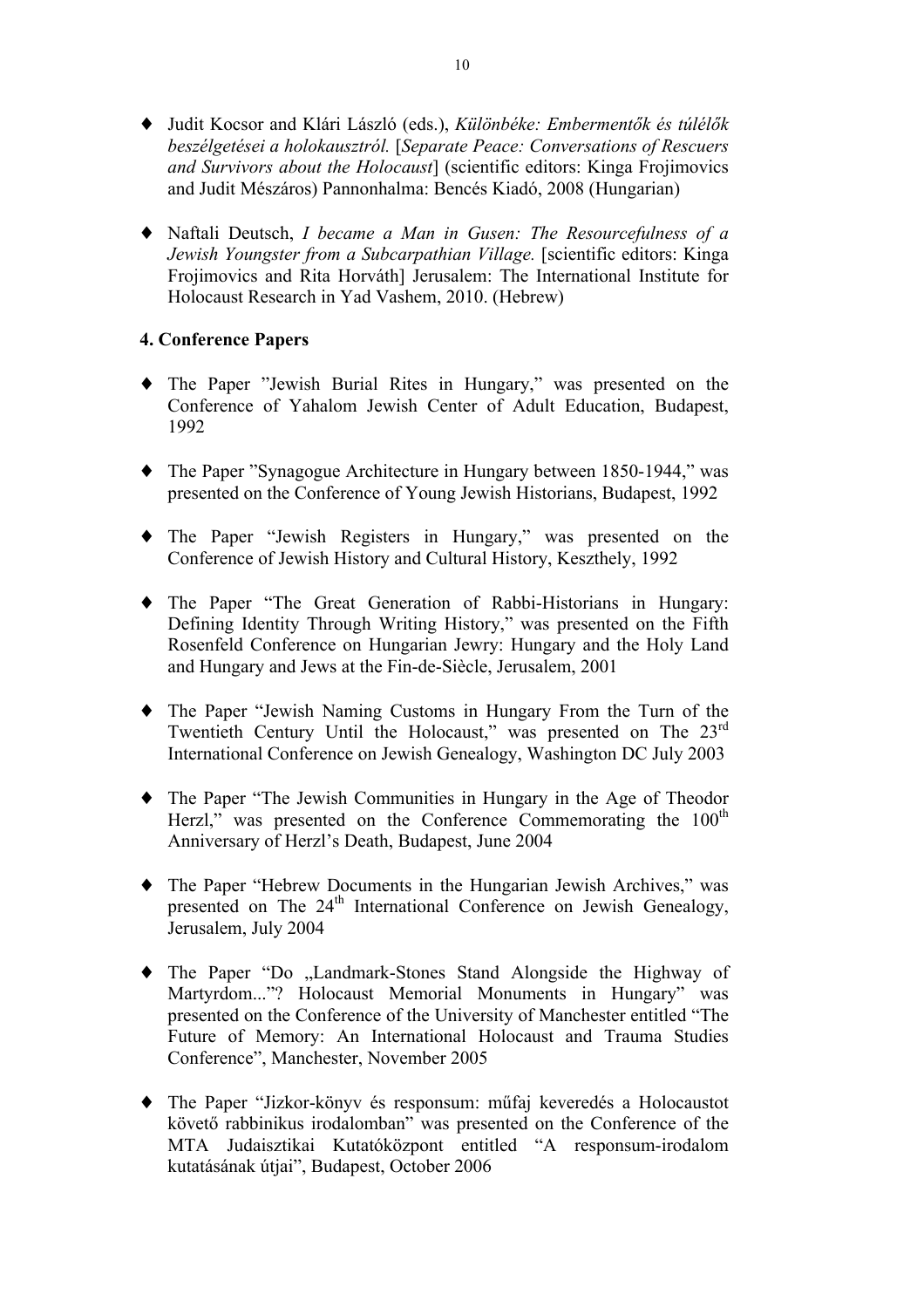- ♦ The Paper "Jewish Law and the Starting of Families in the Immediate Aftermath of the Holocaust," was presented on the Conference of the Jagiellonian University, Kraków, entitled "The Legacy of the Holocaust: Family and the Holocaust" Kraków, May 2009
- ♦ The Paper "Expropriation of Jewish Owned Agricultural Land in Hungary, 1939-1944: The Authorities, the Applicants, and the Jewish Landowners" was presented together with Rita Horváth on The 3rd Annual Summer Workshop for Holocaust Scholars of The International Institute for Holocaust Research of Yad Vashem, entitled "The Persecution and Murder of Jews: Grassroots Perspectives", Jerusalem, July 2010
- ♦ The Paper "Life Before the Holocaust" was presented on the Fellowship Program in Holocust Education for Multipliers of the Hungarian Holocaust Memorial Center, Budapest-Esztergom, November 2010
- ♦ The Paper "Multiple Historical Narratives in Anne Michaels's *Fugitive Pieces*," was presented on the SAMLA Convention 2010: The Interplay of Text and Image, in the panel entitled "Representations of Women and Children in Holocaust Film – A Roundtable Discussion: A critical look at *Fugitive Pieces* as a novel and a film" Atlanta (Georgia, US), November 2010
- ♦ The Paper "Anti-Jewish Policy before the German Occupation, the Deportation to Galicia in 1941-1942 and the Treatment of "Foreign" Jews in Hungary" was presented on the Workshop of the Freiburg Institute of Advanced Studies (FRIAS), School of History, Albert-Ludwigs-Universität Freiburg, entitled "Holocaust in Southeastern Europe", Freiburg, November 2010
- ♦ The Paper "Who Were the Rescuers and Who Were the Jews They Saved? Rescuers in Hungary During World War II," was presented together with Rita Horváth on the Conference of The International Institute for Holocaust Research of Yad Vashem, entitled "Hiding, Sheltering and Borrowing Identities as Avenues of Rescue During the Holocaust" Jerusalem, December 2010
- ♦ The Paper "Deportálás Galíciába a kamenyec-podolszkiji vérengzés után, 1941-1942" [Deportation to Galicia after the Kamenyec-Podolszkij Massacre, 1941-1942] delivered at the "Kegyeleti, emlékező és tudományos konferencia a Kőrösmező-Kamenyec-Podolszkij-i deportálás 70. évfordulója alkalmából" at the Wesley János Lelkészképző Főiskola, Budapest, October 2011.
- ♦ The Paper "Holocaust survivor self-interviews, 1940s and 1950s" was presented on the Conference of the Imperial War Museum, entitled "Beyond camps and forced labour: current international research on survivors of Nazi persecution", London, January 2012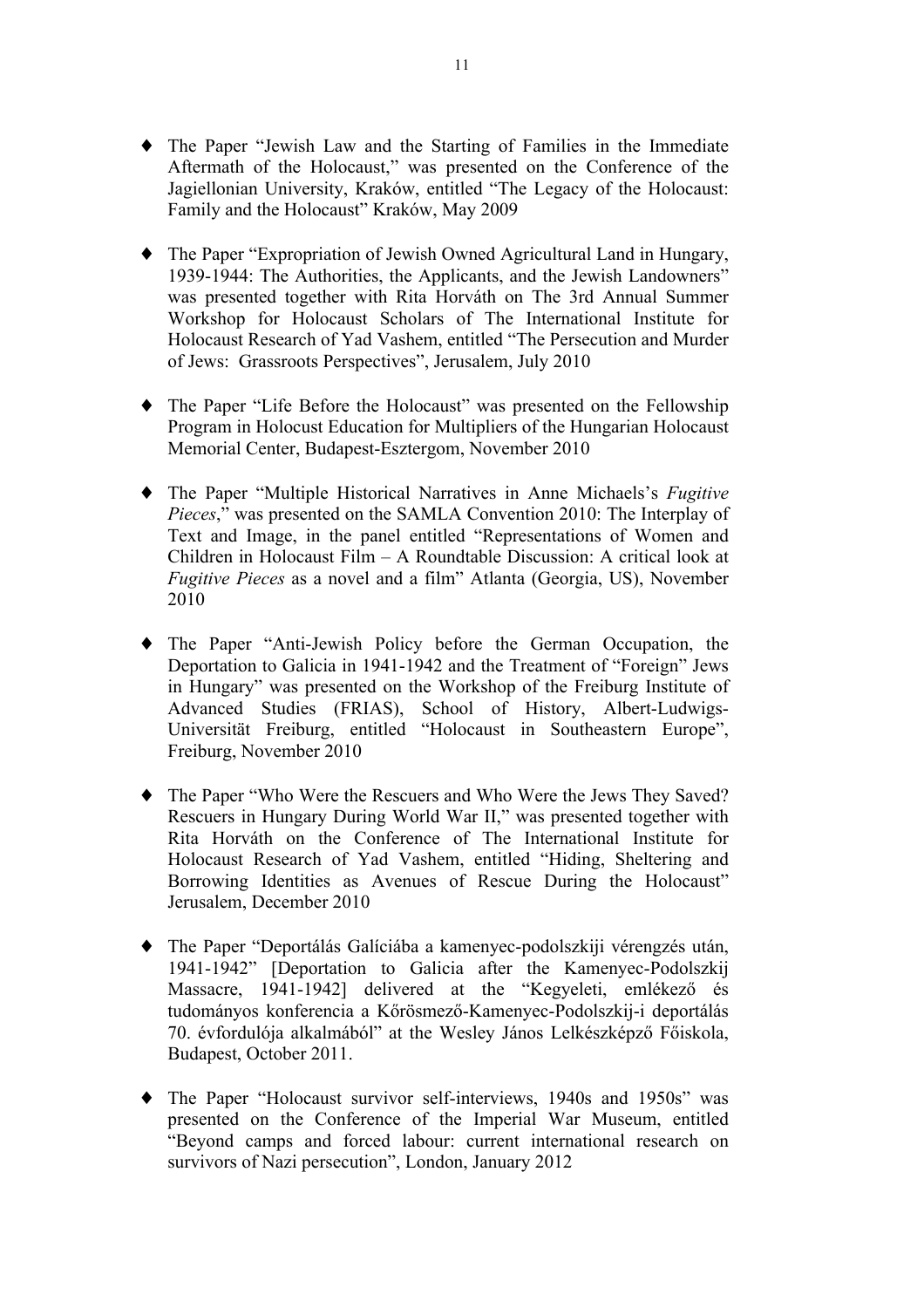- ♦ The Paper "*'Luckily I made it to the building of the Embassy at Vadász Street'*: Testimonies given during the Holocaust in Budapest<sup>"</sup> was presented on the Conference of the Western Galilee College (Israel), entitled "The Future of Holocaust Testimonies II", Akko, March 2012
- ♦ The Paper "Holocaust Survivor Women Interviewers of the National Relief Committee for Deportees in Hungary, 1945-1946" was presented on the Conference at Beit Theresienstadt (Israel), entitled Women and the Holocaust, The Sixth International Conference, "Her Story": Transference methods of women's biographies and autobiographies from the Holocaust, Beit Theresienstadt, March 2013
- ♦ The Paper "Memorialization of the Holocaust in Hungary The Case of the Holocaust Memorial Center" was presented on the Conference at Yad Vashem (Israel), entitled "The Holocaust in Yugoslavia: History, Memory, and Culture – a Reappraisal", Jerusalem, June 2013
- ♦ The Paper "Attempting to Rescue Handicapped Jewish Children: The National Institute for the Israelite Deaf-mute in Budapest During and After the Holocaust, 1938-1948" was presented on the Conference at Salzburg University (Austria), entitled " Children and War: Past and Present", Salzburg, July 2013
- ♦ The Paper "(Sor)számozottak: Kikeresztelkedők és visszatérők 1938-1939 ben a Pesti Izraelita Hitközségen" was presented on the Conference at Civitas Europica Centralis Alapítvány (Hungary), entitled "A történelmi egyházak és a holokauszt Csehszlovákiában és Magyarországon, 1938 – 1945", Budapest, September 2013 (http://www.scribd.com/doc/172805676/FrojimovitsK-eloadas)
- ♦ The Paper "Eine Akkreditierung" was presented on the Conference at Wiener Wiesenthal Institut für Holocaust-Studien (Austria), entitled " Eine einzige Quelle...: Im Gedenken an den ungarischen Holocaust ", Wien, April 2014
- ♦ The Paper "Jews with Hungarian Citizenship and the Hungarian Consulate in Vienna after the Anschluß" was presented on the Conference at University of Szeged (Hungary), entitled "The Hungarian Holocaust from the Perspective of 70 Years: From Highpolitics to Everyday Life ", Szeged, May 2014
- ♦ The Paper "The Aims and Social-Historical Context of Holocaust Testimony Collections" was presented on the Conference at The Hebrew University, Jerusalem (Israel), entitled "Looking at Then, Now: International Oral History Conference ", Jerusalem, June 2014
- The Paper "The Great War in the Monthly Gazette (*Magyar Izrael*) of the Neolog and 'Status Quo' Rabbis' Association of Hungary" was presented on the Conference at Leo Baeck College, London (UK), entitled " Rabbis and the Great War", London, July 2014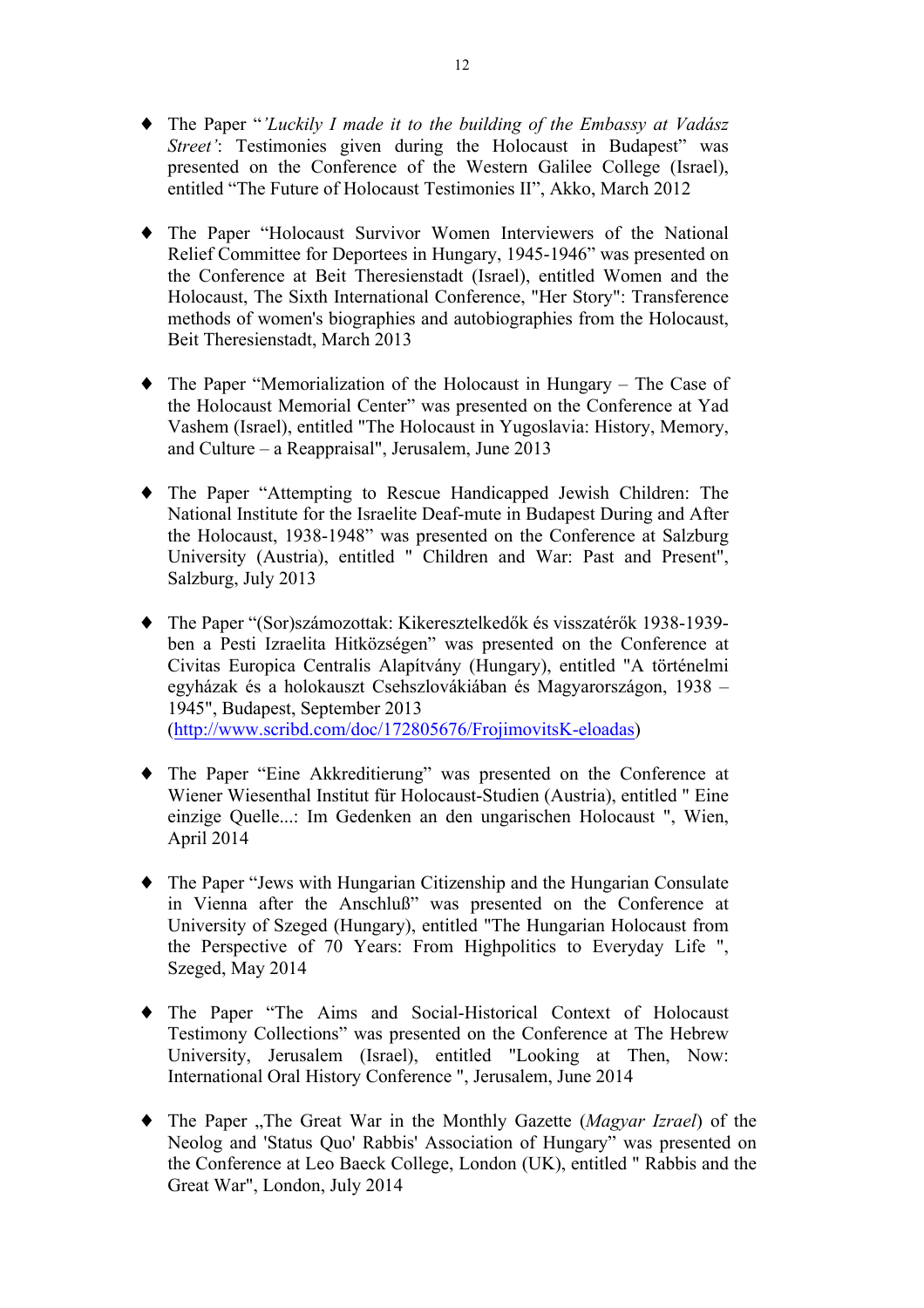- The Paper ..The Reconstruction of the Jewish Community in Hungary: The Activity of the Joint in Hungary in the Years after the Shoah, 1945-1953" was presented on the conference at JDC, New York City (USA), entitled "The American Jewish Joint Distribution Committee: 100 Years of Jewish History", New York City, September 2014
- The Paper "The Deportation and Murder of "Alien" Jews in Hungary and Bulgaria: A Comparative Overview" was presented on the Free University Lecture Series on the Holocaust at The Rosenthal Institute for Holocaust Studies, City University of New York, New York City (USA), September 2014
- The Paper "Magyarországi zsidó kényszermunkások Bécsben (1944-1945)" was presented by Kinga Frojimovics – Rita Horváth – Éva Kovács on the conference at Wesley János Lelkészképző Főiskola, Budapest (Hungary), entitled "Kamenyec-Podolszkijtól Auschwitzig", Budapest, October 2014
- The Paper "A kamenyec-podolszki tragédia" was presented on the conference at PTE BTK Történettudományi Intézet, Pécs (Hungary), entitled "Velünk éltek – Velünk élnek: Konferencia a magyarországi és Pécs-baranyai zsidóság történetéről", Pécs, October 2014
- The Paper "Personal History of the Victims of the Holocaust who were Deported from Vienna" was presented by Kinga Frojimovics – Susanne Uslu-Pauer on the EHRI Workshop at the Stiftung Denkmal für die ermordeten Juden Europas, Berlin (Germany), entitled "Names of Shoah Victims: From Scattered Sources to Individual Personal Stories", Berlin, October 2014
- The Paper "International Jewish Organizations in Hungary" was presented on International Workshop of The International Institute for Holocaust Research, Yad Vashem (Israel), entitled " Trauma and Rehabilitation: Jews and Jewish Life in Hungary after the Holocaust (1945-1957)", Jerusalem, November 2014
- The Paper "Magyar tábori rabbik az első világháborúban" was presented on the conference at Alba Civitas Történeti Alapítvány, Székesfehérvár (Hungary), entitled " A holokauszt 70. évfordulója", Székesfehérvár, December 2014
- ♦ The Paper " The Topography of Slavery Hungarian Forced Labourers in Vienna (1944-1945)" was presented together with Éva Kovács on the Conference of the Imperial War Museum, entitled "Beyond camps and forced labour: current international research on survivors of Nazi persecution", London, January 2015
- ♦ The Paper "Tracing the Holocaust in the Kaiserstadt" was presented together with Éva Kovács on the Conference of the Humboldt University, entitled " Urban Heritage and Urban Images: Imagineering Urban Heritage", Berlin, October 2015